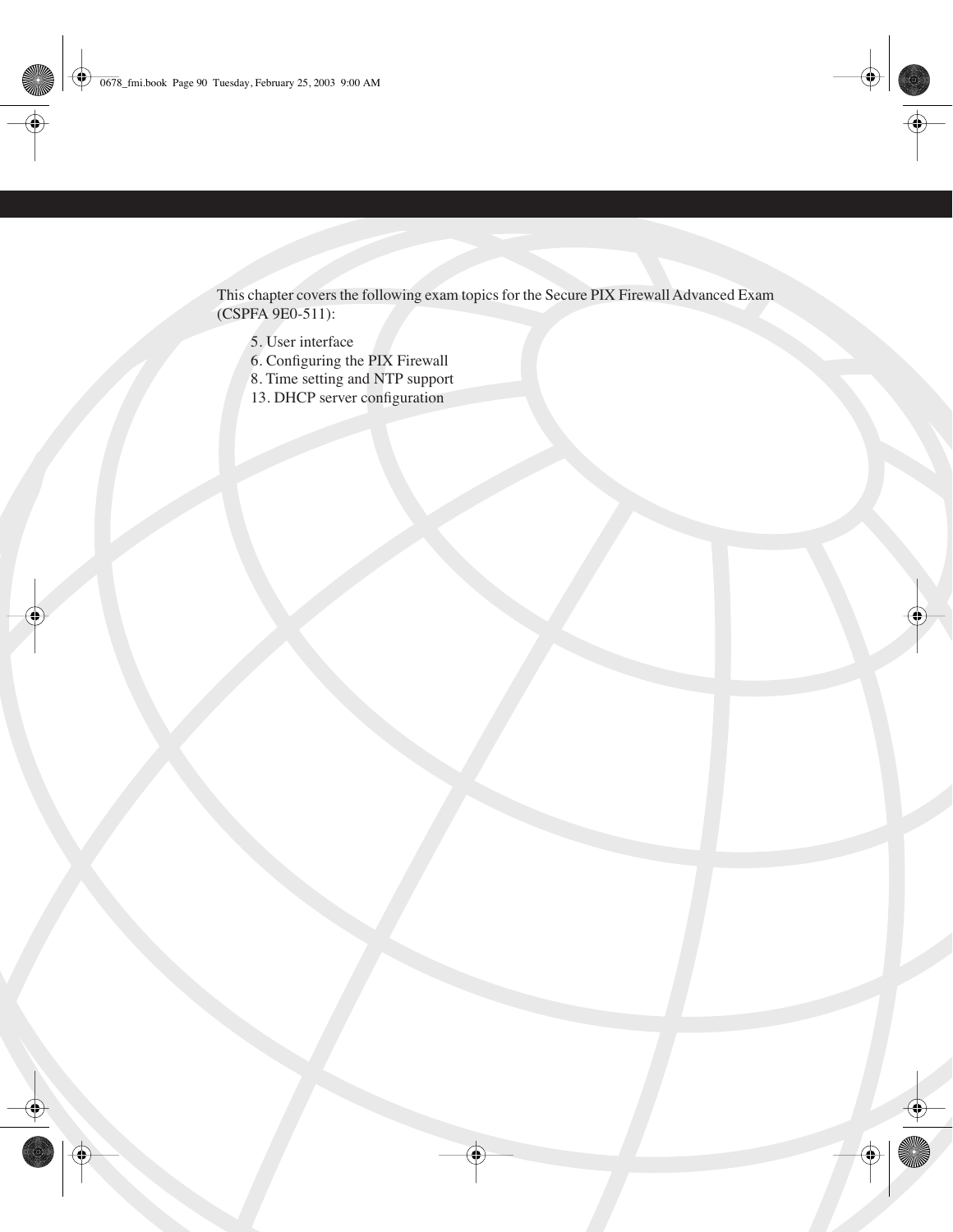# **C H <sup>A</sup> <sup>P</sup> <sup>T</sup> <sup>E</sup> <sup>R</sup> 6**

# **Getting Started with the Cisco PIX Firewall**

This chapter describes the basic preparation and configuration required to use the network firewall features of the Cisco PIX Firewall. It focuses on how to establish basic connectivity from the internal network to the public Internet.

# **"Do I Know This Already?" Quiz**

The purpose of this quiz is to help you determine your current understanding of the topics covered in this chapter. Write down your answers and compare them to the answers in Appendix A. The concepts in this chapter are the foundation of much of what you need to understand to pass the CSPFA Certification Exam. Unless you do exceptionally well on the "Do I Know This Already?" pretest and are 100% confident in your knowledge of this area, you should read through the entire chapter.

- **1** How do you access privileged mode?
- **2** What is the function of the **nameif** command?
- **3** What six commands produce a basic working configuration for a Cisco PIX Firewall?
- **4** Why is the **route** command important?
- **5** What is the command to flush out the ARP cache on a Cisco PIX Firewall?
- **6** True or false: It is possible to configure the outside interface on a Cisco PIX Firewall to accept DHCP requests.
- **7** What type of environment uses the PIX DHCP client feature?
- **8** What command releases and renews an IP address on the PIX?
- **9** Give at least one reason why it is beneficial to use NTP on the Cisco PIX Firewall.
- **10** Why would you want to secure the NTP messages between the Cisco PIX Firewall and the NTP server?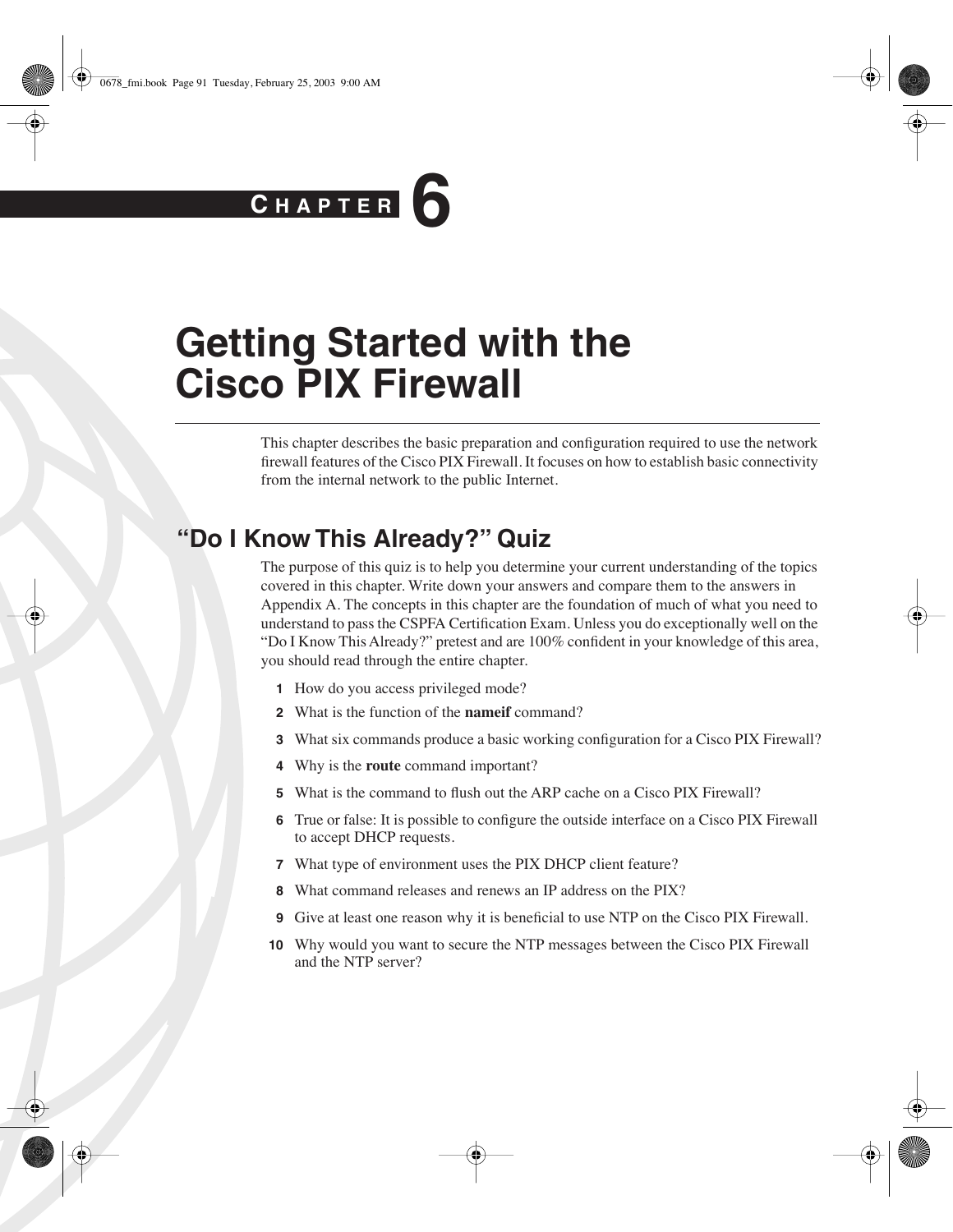# **Foundation Topics**

### **Access Modes**

The Cisco PIX Firewall contains a command set based on Cisco IOS Software technologies that provides three administrative access modes:

- Unprivileged mode is available when you first access the PIX Firewall through console or Telnet. It displays the > prompt. This mode lets you view only restricted settings.
- You access privileged mode by entering the **enable** command and the enable password. The prompt then changes to  $#$  from  $>$ . In this mode you can change a few of the current settings and view the existing Cisco PIX Firewall configuration. Any unprivileged command also works in privileged mode. To exit privileged mode, enter the **disable**, **exit**, or **^z** command.
- You access configuration mode by entering the **configure terminal** command. This changes the prompt to  $(\text{config})\#$  from  $\#$ . In this mode you can change system configurations. All privileged, unprivileged, and configuration commands work in this mode. Use the **exit** or **^z** command to exit configuration mode.

**NOTE** PIX version 6.2 supports 16 privilege levels. This new feature allows Cisco PIX Firewall commands to be assigned to one of the 16 levels. These privilege levels can also be assigned to users. This is discussed in detail in Chapter 4, "System Maintenance."

# **Configuring the PIX Firewall**

Six important commands are used to produce a basic working configuration for the PIX Firewall:

**interface nameif ip address nat global route**

Before you use these commands, it can prove very useful to draw a diagram of your Cisco PIX Firewall with the different security levels, interfaces, and IP addresses. Figure 6-1 shows one such diagram that is used for the discussion in this chapter.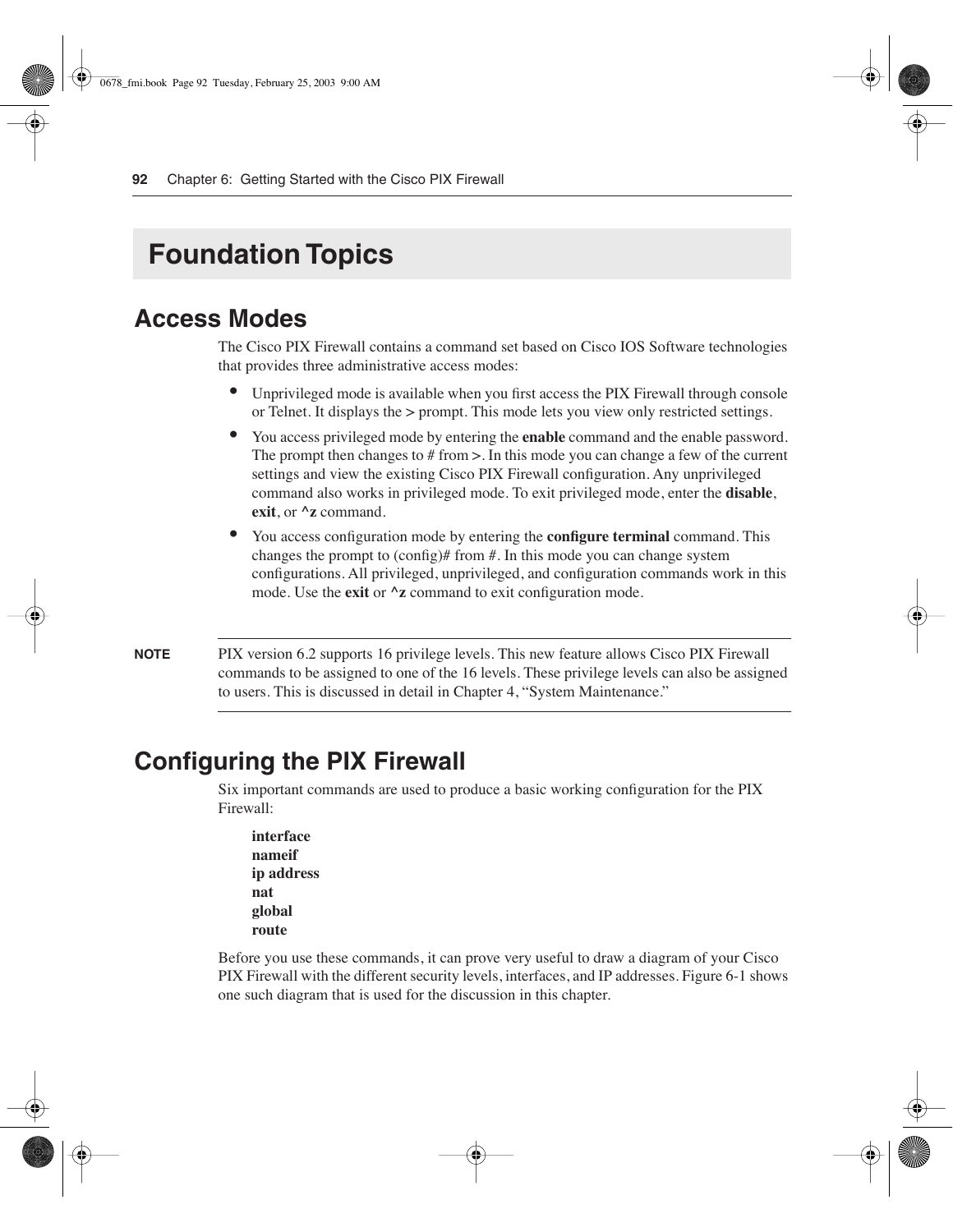

#### **Figure 6-1** *Documenting Cisco PIX Firewall Security Levels, Interfaces, and IP Addresses*

### **interface Command**

The **interface** command identifies the interface hardware card, sets the speed of the interface, and enables the interface all in one command. All interfaces on a Cisco PIX Firewall are shut down by default and are explicitly enabled by the **interface** command. The basic syntax of the **interface** command is as follows:

*interface hardware\_id hardware\_speed [shutdown]*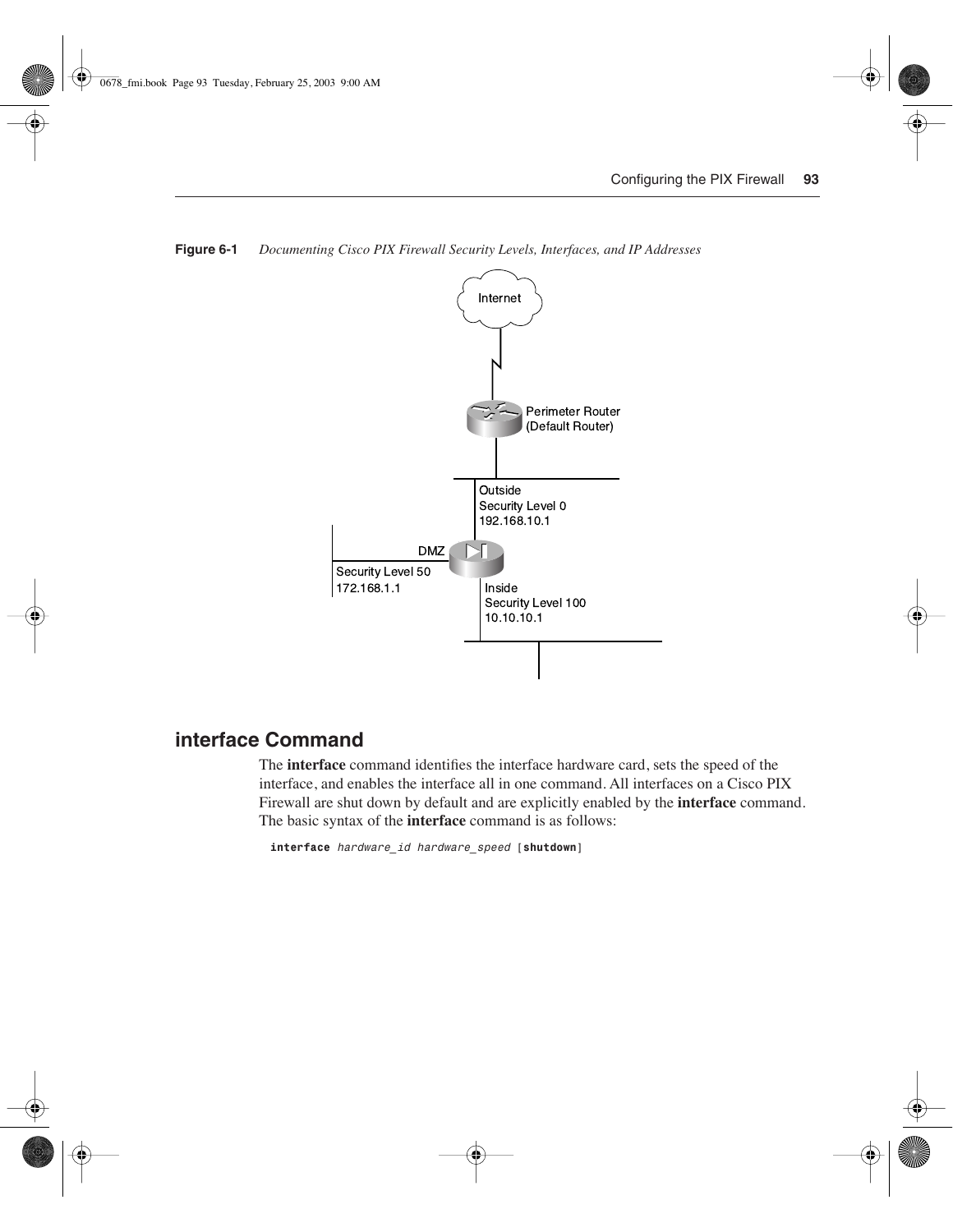Table 6-1 describes the command parameters for the **interface** command.

**Table 6-1 interface** *Command Parameters*

| <b>Command Parameter</b> | <b>Description</b>                                                                                                                                                                                                                                                                                                                                                   |  |
|--------------------------|----------------------------------------------------------------------------------------------------------------------------------------------------------------------------------------------------------------------------------------------------------------------------------------------------------------------------------------------------------------------|--|
| hardware_id              | Indicates the interface's physical location on the Cisco PIX Firewall.                                                                                                                                                                                                                                                                                               |  |
| hardware_speed           | Sets the connection speed, depending on which medium is being<br>used. 1000auto sets Ethernet speeds automatically. However, it is<br>recommended that you configure the speed manually.                                                                                                                                                                             |  |
|                          | <b>1000sxfull</b> —Sets full-duplex Gigabit Ethernet.                                                                                                                                                                                                                                                                                                                |  |
|                          | 1000basesx-Sets half-duplex Gigabit Ethernet.                                                                                                                                                                                                                                                                                                                        |  |
|                          | <b>1000auto</b> —Automatically detects and negotiates full-/half-duplex<br>Gigabit Ethernet.                                                                                                                                                                                                                                                                         |  |
|                          | <b>10baset</b> —Sets 10 Mbps half-duplex Ethernet (very rare these days).                                                                                                                                                                                                                                                                                            |  |
|                          | <b>10full</b> —Sets 10 Mbps full-duplex Ethernet.                                                                                                                                                                                                                                                                                                                    |  |
|                          | <b>100full</b> – Sets 100 Mbps full-duplex Ethernet.                                                                                                                                                                                                                                                                                                                 |  |
|                          | <b>100basetx</b> – Sets 100 Mbps half-duplex Ethernet.                                                                                                                                                                                                                                                                                                               |  |
|                          | Make sure that the <i>hardware_speed</i> setting matches the port speed<br>on the Catalyst switch the interface is connected to.                                                                                                                                                                                                                                     |  |
| shutdown                 | The shutdown parameter administratively shuts down the interface.<br>This parameter performs a very similar function in Cisco IOS<br>Software. However, unlike with IOS, the command no shutdown<br>cannot be used here. To place an interface in an administratively up<br>mode, you reenter the <b>interface</b> command without the <b>shutdown</b><br>parameter. |  |

Here are some examples of the **interface** command:

```
interface ethernet0 100full
interface ethernet1 100full
interface ethernet2 100full
```
#### **nameif Command**

As the name intuitively indicates, the **nameif** command is used to name an interface and assign a security value from 1 to 99. The outside and inside interfaces are named by default and have default security values of 0 and 100, respectively. By default, the interfaces have their hardware ID. Ethernet 0 is the outside interface, and Ethernet 1 is the inside interface. The names that are configured by the **nameif** command are user-friendly and are easier to use for advanced configuration later.

The syntax of the **nameif** command is

*nameif hardware\_id if\_name security\_level*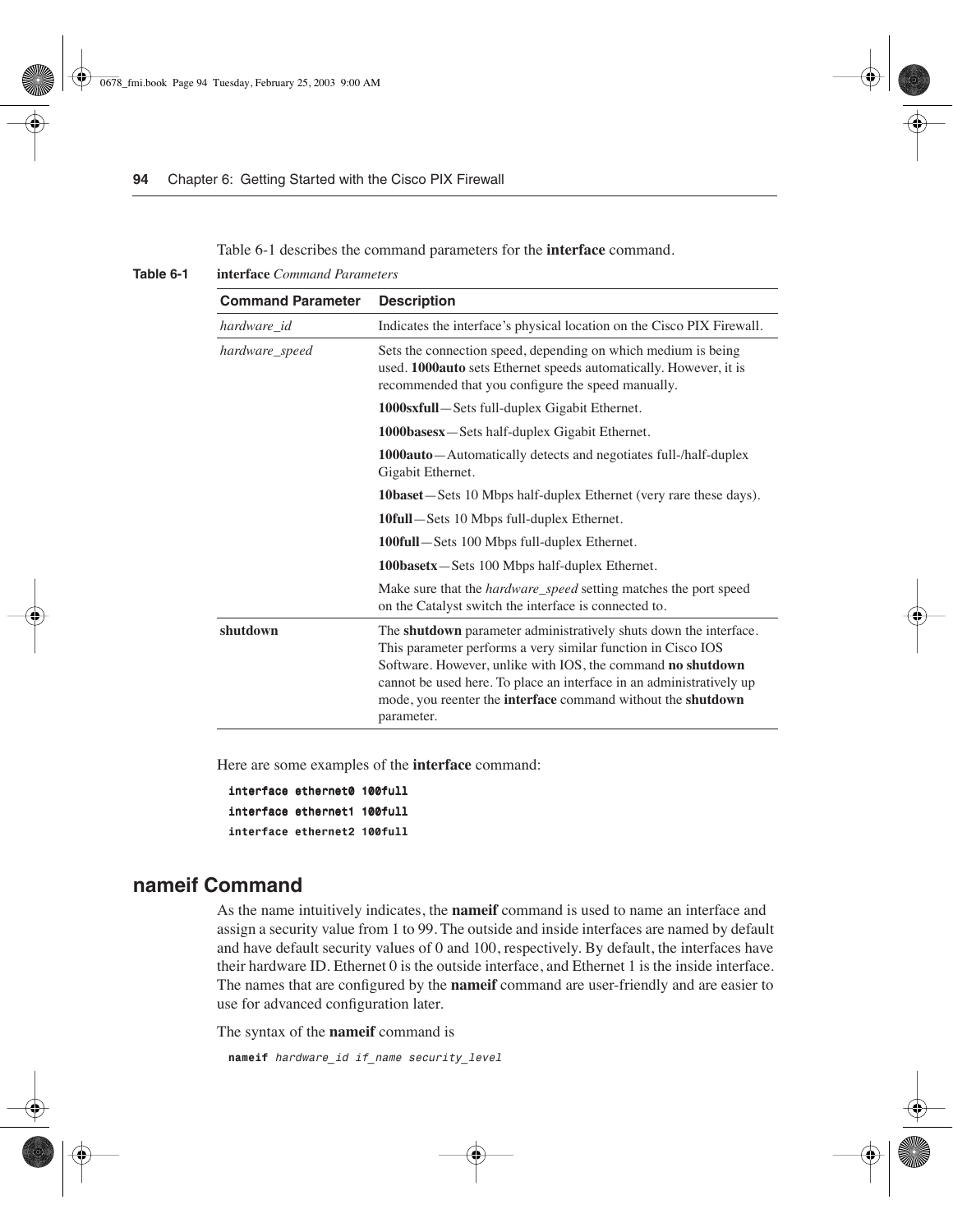Table 6-2 describes the command parameters for the **nameif** command.

**Table 6-2 nameif** *Command Parameters*

| <b>Command Parameter</b> | <b>Description</b>                                                                                                   |
|--------------------------|----------------------------------------------------------------------------------------------------------------------|
| hardware id              | Indicates the interface's physical location on the Cisco PIX Firewall.                                               |
| if_name                  | The name by which you refer to this interface. The name cannot<br>have any spaces and must not exceed 48 characters. |
| security_level           | A numerical value from 1 to 99 indicating the security level.                                                        |

Here are some examples of the **nameif** command:

```
nameif ethernet0 outside security0
nameif ethernet1 inside security100
nameif ethernet2 dmz security20
```
The *security\_level* value controls how hosts/devices on the different interfaces interact with each other. By default, hosts/devices connected to interfaces with higher security levels can access hosts/devices connected to interfaces with lower-security interfaces. Hosts/devices connected to interfaces with lower-security interfaces cannot access hosts/devices connected to interfaces with higher-security interfaces without the assistance of access lists or conduits.

You can verify your configuration by using the **show nameif** command.

#### **ip address Command**

All the interfaces on the Cisco PIX Firewall that will be used must be configured with an IP address. The IP address can be configured manually or through Dynamic Host Configuration Protocol (DHCP). The DHCP feature is usually used on Cisco PIX Firewall small office/home office (SOHO) models. DHCP is discussed later in this chapter.

The **ip address** command is used to configure IP addresses on the PIX interfaces. The **ip address** command binds a logical address (IP address) to the hardware ID. Table 6-3 describes the parameters for the **ip address** command, the syntax of which is as follows:

*ip address if\_name ip\_address [netmask]*

**Table 6-3 ip address** *Command Parameters*

| <b>Command Parameter</b> | <b>Description</b>                                                                                          |  |
|--------------------------|-------------------------------------------------------------------------------------------------------------|--|
| <i>if_name</i>           | The interface name that was configured using the <b>name if</b> command.                                    |  |
| <i>ip_address</i>        | The interface's IP address.                                                                                 |  |
| netmask                  | The appropriate network mask. If the mask value is not entered, the<br>PIX assigns a classful network mask. |  |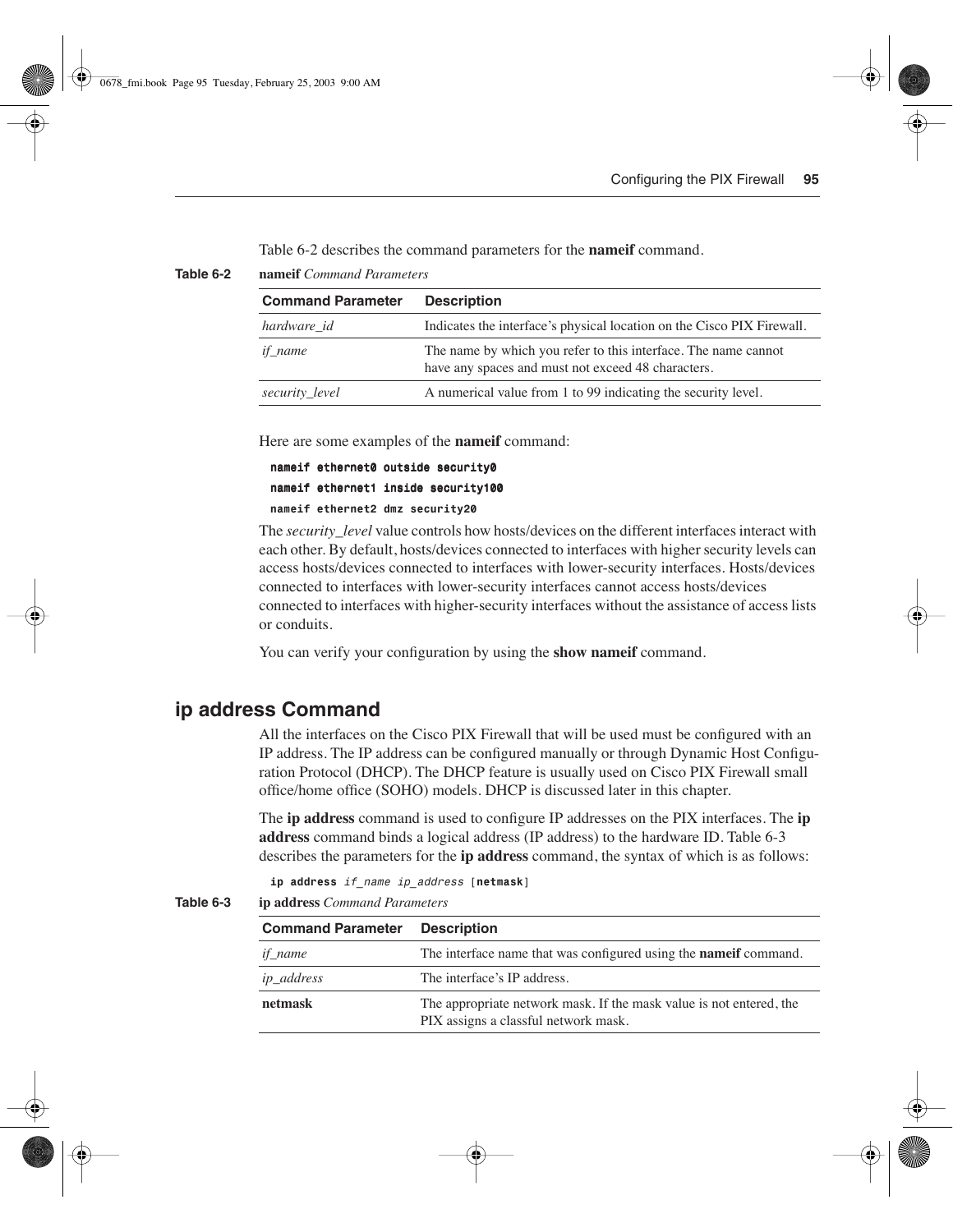Here's an example of the **ip address** command:

```
ip address inside 10.10.10.14 255.255.255.0
```
Use the **show ip** command to view the configured IP address on the PIX interface.

#### **nat Command**

The **nat** (Network Address Translation) command lets you translate a set of IP addresses to another set of IP addresses.

**NOTE** PIX 6.2 supports bidirectional translation of inside network IP addresses to global IP addresses and translation of outside IP addresses to inside network IP addresses.

> The **nat** command is always paired with a **global** command, with the exception of the **nat 0** command. Table 6-4 describes the command parameters for the **nat** command, the syntax of which is as follows:

*nat (if\_name) nat\_id local\_ip [netmask]*

```
Table 6-4 nat Command Parameters
```

| <b>Command Parameter</b> | <b>Description</b>                                                                                                                                                                                      |
|--------------------------|---------------------------------------------------------------------------------------------------------------------------------------------------------------------------------------------------------|
| $(if_name)$              | The internal network interface name.                                                                                                                                                                    |
| nat id                   | The ID number to match with the global address pool.                                                                                                                                                    |
| local ip                 | The IP address that is translated. This is usually the inside network<br>IP address. It is possible to assign all the inside network for the<br><i>local_ip</i> through <b>nat</b> (inside) $1\ 0\ 0$ . |
| netmask                  | Network mask for the local IP address.                                                                                                                                                                  |

Here are some examples of the **nat** command:

```
nat (inside) 1 10.10.10.0 255.255.255.0
nat (inside) 1 172.16.1.0 255.255.255.0
```
Chapter 5, "Understanding Cisco PIX Firewall Translation and Connections," discusses NAT in greater detail.

#### **global Command**

The **global** command is used to define the address or range of addresses that the addresses defined by the **nat** command are translated into. It is important that the *nat\_id* be identical to the *nat\_id* used in the **nat** command. The *nat\_id* pairs the IP address defined by the **global** and **nat** commands so that network translation can take place. The syntax of the **global** command is

*global (if\_name) nat\_id global\_ip* | *global\_ip-global\_ip [netmask]*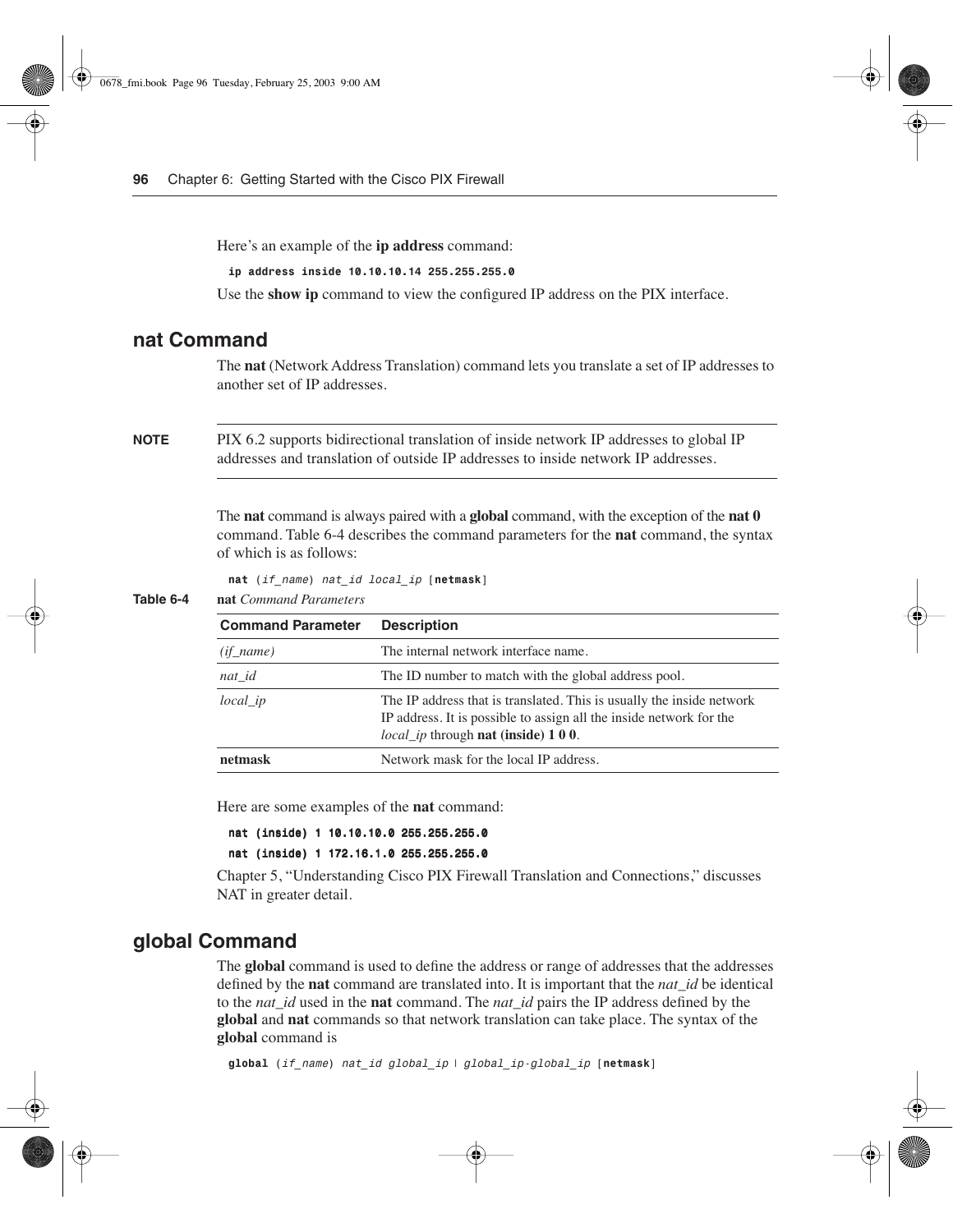Table 6-5 describes the parameters and options for the **global** command.

**Table 6-5 global** *Command Parameters*

| <b>Command Parameter</b> | <b>Description</b>                                                                                                                                                                                                                |
|--------------------------|-----------------------------------------------------------------------------------------------------------------------------------------------------------------------------------------------------------------------------------|
| $(if\_name)$             | The external network where you use these global addresses.                                                                                                                                                                        |
| nat_id                   | Identifies the global address and matches it with the <b>nat</b> command it<br>is pairing with.                                                                                                                                   |
| global_ip                | A single IP address. When a single IP address is specified, the PIX<br>automatically performs Port Address Translation (PAT). A warning<br>message indicating that the PIX will PAT all addresses is displayed<br>on the console. |
| global ip-global ip      | Defines a range of global IP addresses to be used by the PIX to NAT.                                                                                                                                                              |
| netmask                  | The network mask for the global IP address(es).                                                                                                                                                                                   |

There should be enough global IP addresses to match the local IP addresses specified by the **nat** command. If there aren't, you can leverage the shortage of global addresses by PAT entry, which permits up to 64,000 hosts to use a single IP address. PAT divides the available ports per global IP address into three ranges:

- $\bullet$  0 to 511
- 512 to 1023
- 1024 to 65535

PAT assigns a unique source port for each UDP or TCP session. It attempts to assign the same port value of the original request, but if the original source port has already been used, PAT starts scanning from the beginning of the particular port range to find the first available port and assigns it to the conversation. PAT has some restrictions in its use. For example, it cannot support H.323 or caching name server use. The following example shows a configuration using a range of global IP and single IP for PAT:

```
nat (inside) 1 10.0.0.0 255.0.0.0
global (outside) 1 192.168.10.15-192.168.1.62 netmask 255.255.255.0
global (outside) 1 192.168.10.65 netmask 255.255.255.0
```
When a host or device tries to start a connection, the PIX Firewall checks the translation table if there is an entry for that particular IP. If there is no existing translation, a new *translation slot* is created. The default time that a translated IP is kept in the translation table is 3 hours. You can change this with the **timeout xlate** *hh:mm:ss* command. To view the translated addresses, use the **show xlate** command.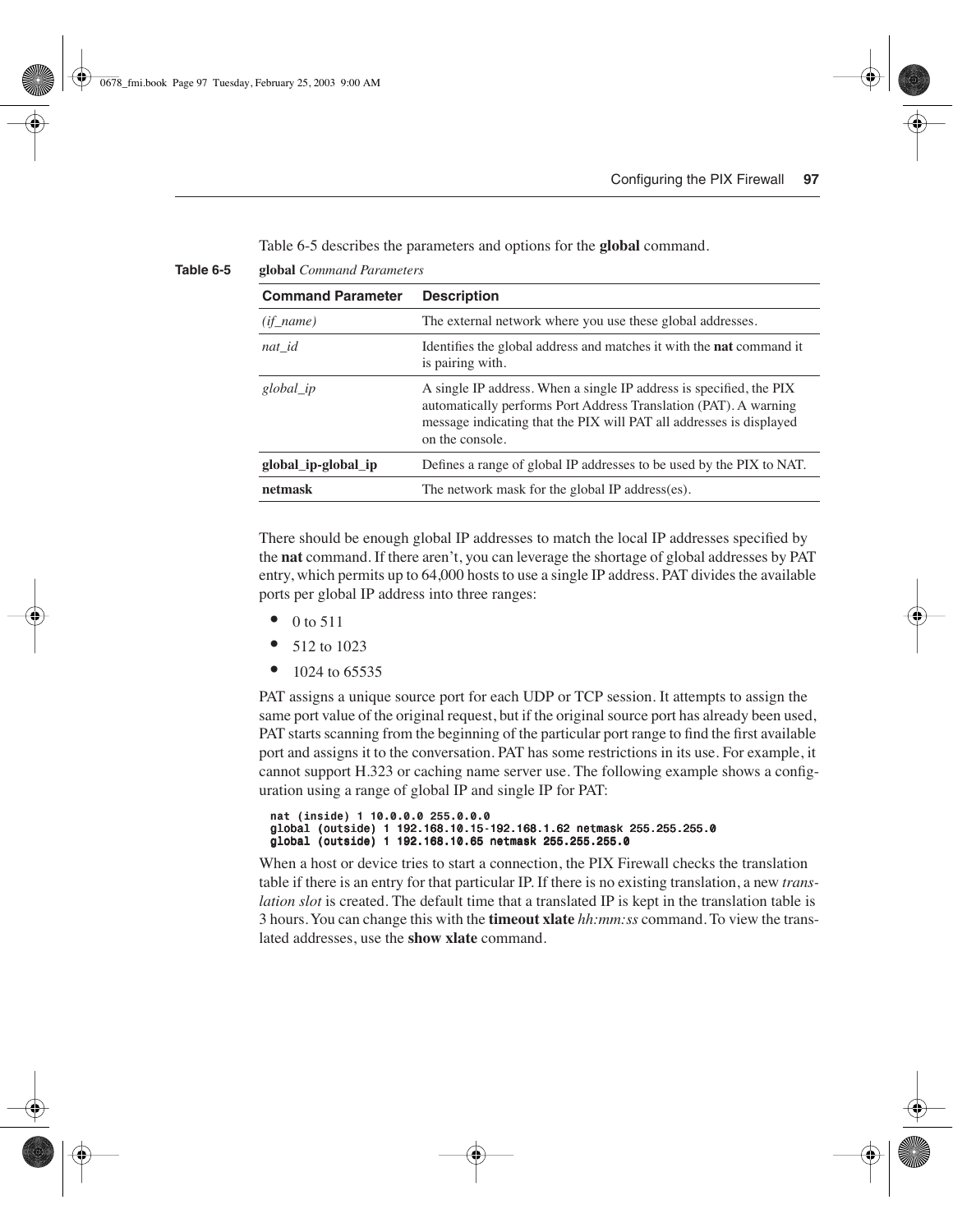#### **route Command**

The **route** command tells the Cisco PIX Firewall where to send information that is forwarded on a specific interface and that is destined for a particular network address. You add static routes to the PIX using the **route** command.

Table 6-6 describes the **route** command parameters, the syntax of which is as follows:

*route if\_name ip\_address netmask gateway\_ip [metric]*

**Table 6-6 route** *Command Parameters*

| <b>Command Parameter</b> | <b>Description</b><br>The name of the interface where the data leaves from.                        |  |
|--------------------------|----------------------------------------------------------------------------------------------------|--|
| <i>if_name</i>           |                                                                                                    |  |
| ip_address               | The IP address to be routed.                                                                       |  |
| netmask                  | The network mask of the IP address to be routed.                                                   |  |
| gateway_ip               | The IP address of the next-hop address. Usually this is the IP<br>address of the perimeter router. |  |
| metric                   | Specifies the number of hops to <i>gateway_ip</i> .                                                |  |
|                          |                                                                                                    |  |

The following example shows a default route configuration on a Cisco PIX Firewall:

#### *route outside 0.0.0.0 0.0.0.0 192.168.1.3 1*

The **1** at the end indicates that the gateway router is only one hop away. If a metric is not specified in the **route** command, the default is 1. You can configure only one default route on the PIX Firewall. It is good practice to use the **clear arp** command to clear the PIX Firewall's ARP cache before testing your new route configuration.

#### **RIP**

The Routing Information Protocol (RIP) can be enabled to build the Cisco PIX Firewall routing table. RIP configuration specifies whether the PIX updates its routing tables by passively listening to RIP traffic and whether the interface broadcasts itself as a default route for network traffic on that interface. It is also important to configure the router providing the RIP updates with the network address of the PIX interface. The syntax to enable RIP is

```
rip if_name default | passive [version [1 | 2]] [authentication [text | md5
 key (key_id)]]
```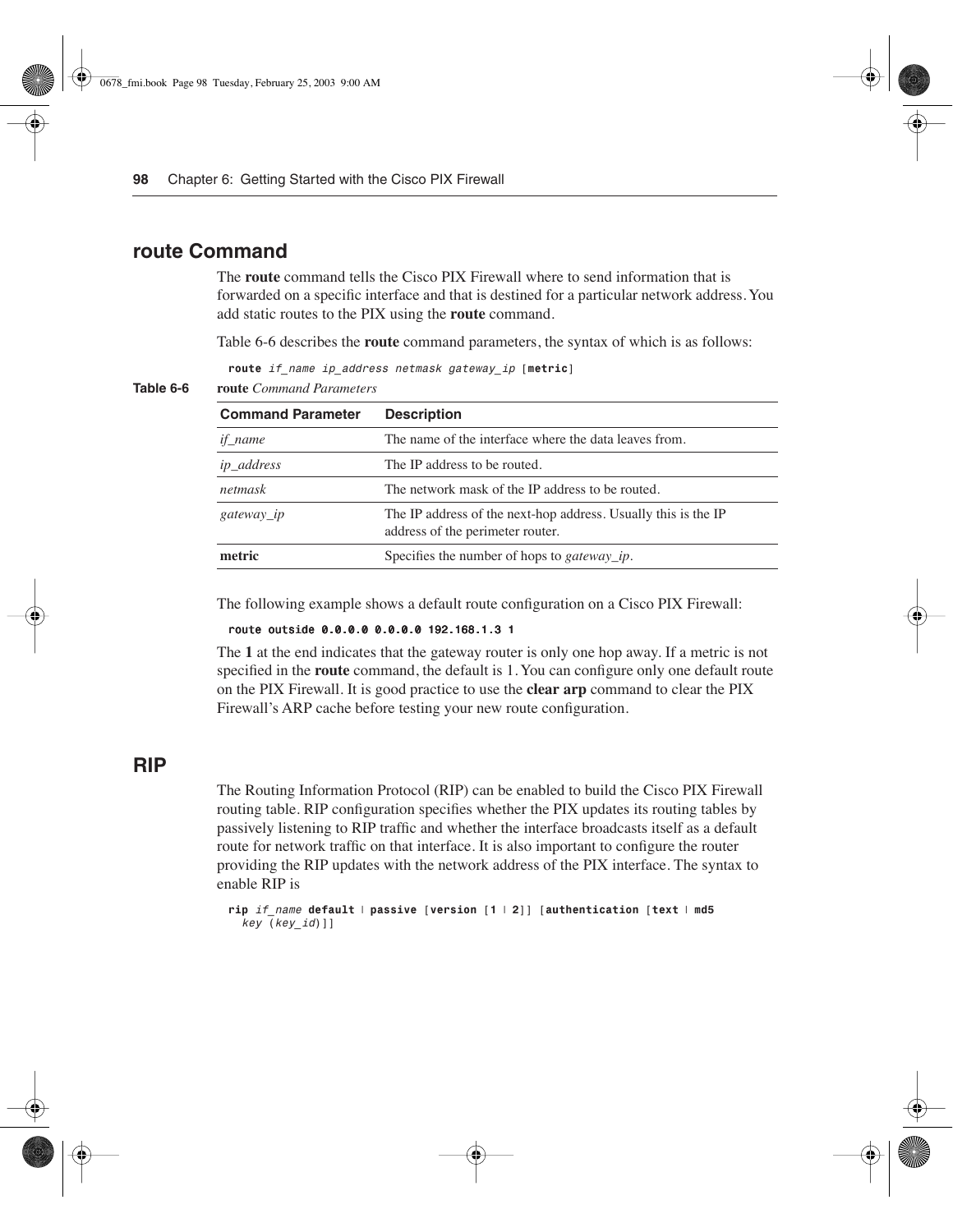Table 6-7 describes the **rip** command parameters.

**Table 6-7 rip** *Command Parameters*

| <b>Command Parameter</b> | <b>Description</b>                                                                                                                                                                                       |
|--------------------------|----------------------------------------------------------------------------------------------------------------------------------------------------------------------------------------------------------|
| if_name                  | The interface name.                                                                                                                                                                                      |
| default                  | Broadcasts a default route on the interface.                                                                                                                                                             |
| passive                  | Enables passive RIP on the interface. The Cisco PIX Firewall listens<br>for RIP routing broadcasts and uses that information to populate its<br>routing tables.                                          |
| version                  | The RIP version. Use <b>version 2</b> for RIP update encryption. Use<br><b>version 1</b> to provide backward compatibility with the older version.                                                       |
| authentication           | Enables authentication for RIP version 2.                                                                                                                                                                |
| text                     | Sends RIP updates in clear text.                                                                                                                                                                         |
| md <sub>5</sub>          | Encrypts RIP updates using MD5 encryption.                                                                                                                                                               |
| key                      | The key to encrypt RIP updates. This value must be the same on the<br>routers and on any other device that provides RIP version 2 updates.<br>The key is a text string of up to 16 characters in length. |
| $key\_id$                | The key identification value. The key id can be a number from 1 to<br>255. Use the same key_id that is in use on the routers and any other<br>device that provides RIP version 2 updates.                |

#### **Testing Your Configuration**

Making sure that the configuration you entered works is an important part of the configuration process. At this point you would test basic connectivity from the inside interface out to the other interfaces. Use the **ping** and **debug** commands to test your connectivity.

The **ping** command sends an ICMP echo request message to the target IP and expects an ICMP echo reply. By default, the PIX denies all inbound traffic through the outside interface. Based on your network security policy, you should consider configuring the PIX to deny all ICMP traffic to the outside interface, or any other interface you deem necessary, by entering the **icmp** command. The **icmp** command controls ICMP traffic that terminates on the PIX. If no ICMP control list is configured, the PIX accepts all ICMP traffic that terminates at any interface (including the outside interface). For example, when you first configure the PIX, it is a good idea to be able to ping an interface and get a response. The following makes that possible for the outside interface:

#### *icmp permit any any outside*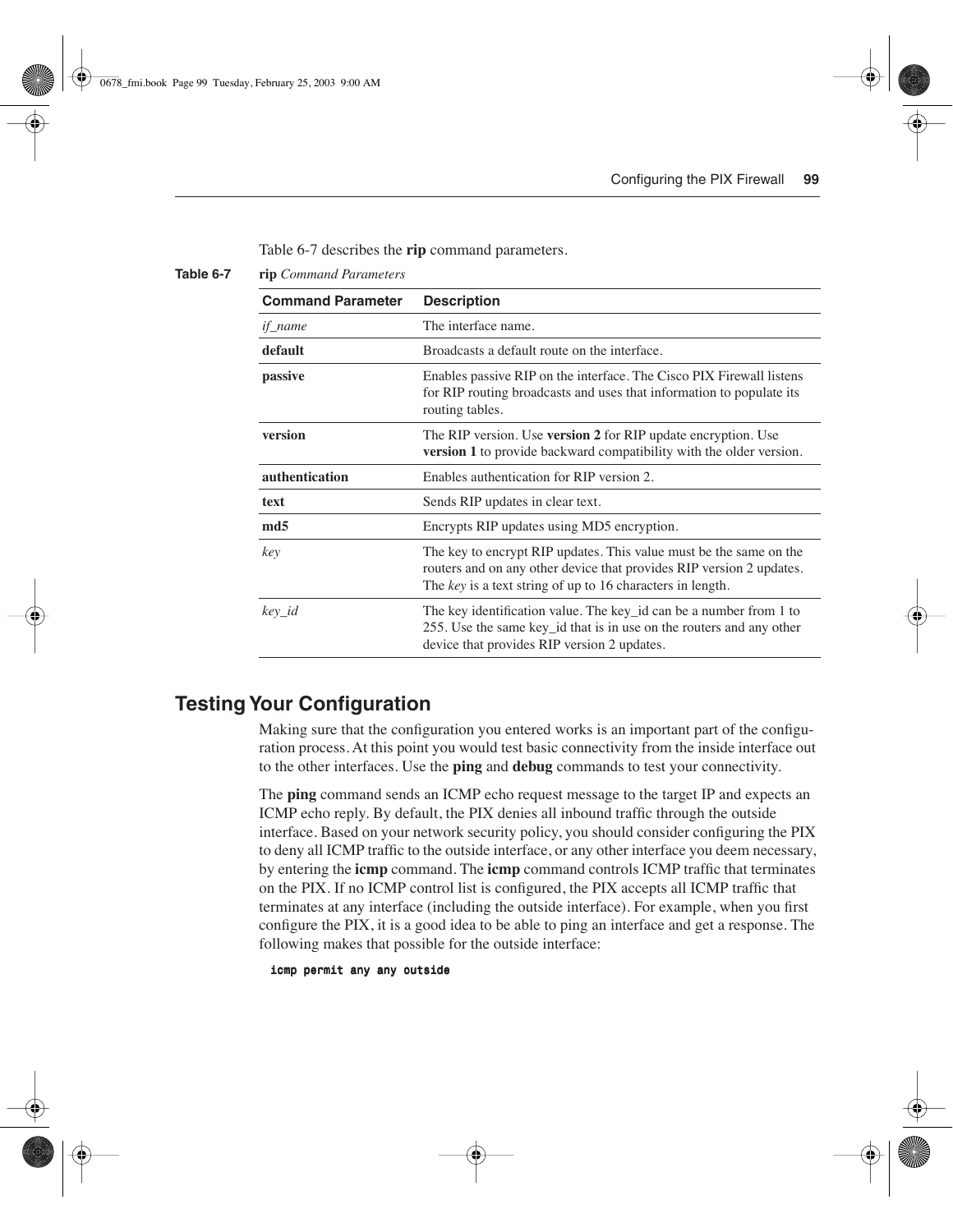**NOTE icmp permit any any outside** is used during the testing/debugging phase of your configuration process. Make sure that you change it to not responding to ping request after you complete testing. It is a security risk to leave it accepting and responding to ICMP packets.

> After the **icmp permit** command has been configured, you can ping the outside interface on your Cisco PIX Firewall and ping from hosts on each firewall interface. For example:

```
ping outside 192.168.1.1
```
You can also monitor ping results by starting **debug icmp trace**.

#### **Saving Your Configuration**

Configuration changes that you have made stay in the PIX's RAM unless you save them to Flash memory. If for any reason the PIX must be rebooted, the configuration changes you made are lost. So when you finish entering commands in the configuration, save the changes to Flash memory with the **write memory** command, as follows:

#### *Pix# write memory*

**NOTE** There is one obvious advantage of not having configuration changes committed to Flash memory immediately. For example, if you make a configuration that you cannot back out of, you simply reboot and get back the settings you had before you made the changes.

> You are now done configuring the Cisco PIX Firewall. This basic configuration lets protected network users start connections and prevents users on unprotected networks from accessing (or attacking) protected hosts.

> Use the **write terminal** or **show running-config** command to view your current configuration.

# **Configuring DHCP on the Cisco PIX Firewall**

The Cisco PIX Firewall has features that let it be configured as a:

- DHCP server
- DHCP client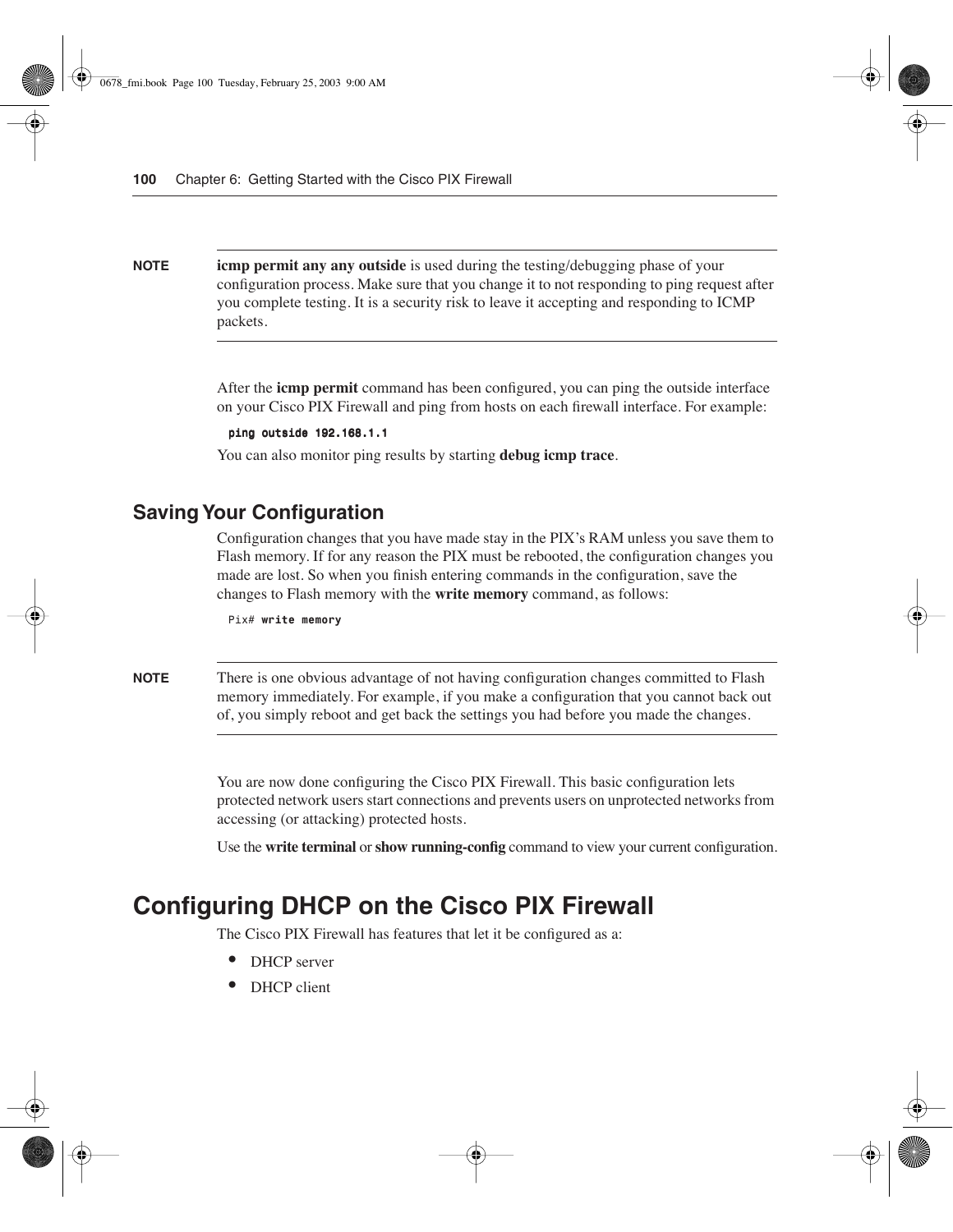#### **Using the PIX Firewall DHCP Server**

The DHCP server is usually used in SOHO environments with lower-end models of the Cisco PIX Firewall, such as the 501 and 506 units. Table 6-8 shows DHCP clients that are supported by PIX.

**Table 6-8** *Cisco PIX Firewall DHCP Client Support*

| <b>PIX Firewall Version</b>    | <b>Cisco PIX Firewall</b><br><b>Platform</b> | <b>Maximum Number of DHCP Client</b><br><b>Addresses (Active Hosts)</b> |
|--------------------------------|----------------------------------------------|-------------------------------------------------------------------------|
| Version 5.2 and earlier        | All platforms                                | 10                                                                      |
| Version $5.3$ to version $6.0$ | PIX 506/506E                                 | 32                                                                      |
|                                | All other platforms                          | 256                                                                     |
| Version 6.1 and higher         | <b>PIX 501</b>                               | 32                                                                      |
|                                | PIX 501 with                                 | 128                                                                     |
|                                | optional 50-user<br>license                  | 256                                                                     |
|                                | PIX 506/506E                                 | 256                                                                     |
|                                | All other platforms                          |                                                                         |

The PIX DHCP server can be enabled only on the inside interface.

As with all other DHCP servers, you have to configure DNS, WINS, IP address lease time, and domain information on the PIX. Six steps are involved in enabling the DHCP server feature on the PIX:

**Step 1** Enable the DHCP daemon on the Cisco PIX Firewall to listen to DHCP requests from clients:

#### *dhcpd enable inside*

**Step 2** Specify the IP address range that the PIX DHCP server assigns:

*dhcpd address 10.10.10.15-10.10.10.100 inside*

**Step 3** Specify the lease length to grant to the client. The default is 3600 seconds:

#### *dhcpd lease 2700*

**Step 4** Specify a DNS server (optional):

*dhcpd dns 192.168.10.68 192.168.10.73*

**Step 5** Specify WINS servers (optional):

*dhcpd wins 192.168.10.66*

**Step 6** Configure the domain name the client uses (optional):

*dhcpd domain axum.com*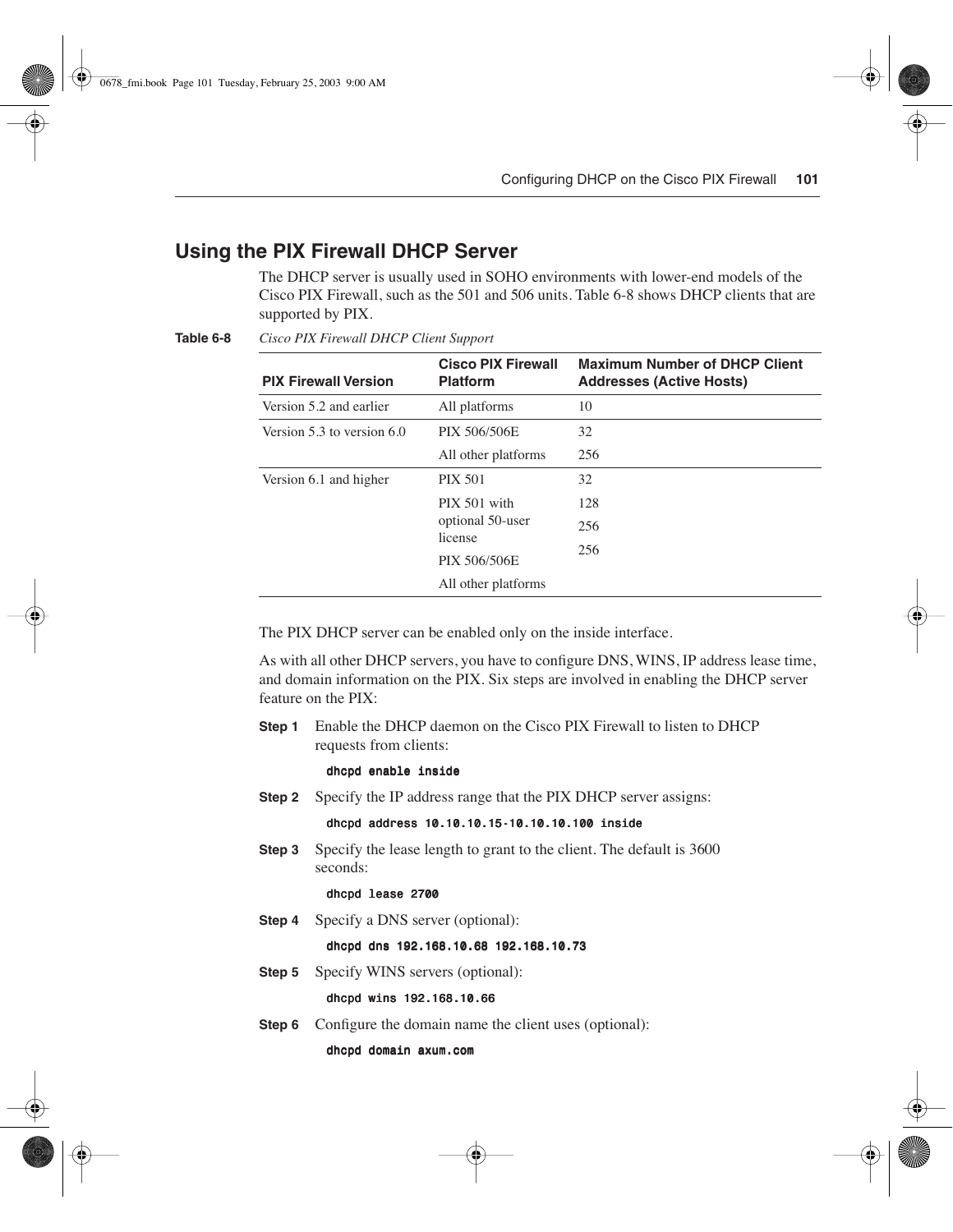**Configuring the PIX Firewall DHCP Client**

|      | DHCP client support on the Cisco PIX Firewall is designed for use by SOHO environments<br>in which DSL and cable modems are used. The DHCP client can be enabled only on the<br>PIX's outside interface. When the DHCP client is enabled, DHCP servers on the outside<br>provide the outside interface with an IP address.                                                             |
|------|----------------------------------------------------------------------------------------------------------------------------------------------------------------------------------------------------------------------------------------------------------------------------------------------------------------------------------------------------------------------------------------|
| NOTE | The DHCP client does not support failover configuration.                                                                                                                                                                                                                                                                                                                               |
|      | The DHCP client feature on your firewall is enabled by the <b>ip address dhcp</b> command:<br>ip address outside dhcp [setroute] [retry retry cnt]<br>The <b>setroute</b> option tells the Cisco PIX Firewall to set its default route using the default<br>gateway parameter that the DHCP server returns. Do not configure a default route when<br>using the <b>setroute</b> option. |
| NOTE | The same command, ip address dhcp, is used to release and renew the outside interface's<br>IP address.                                                                                                                                                                                                                                                                                 |

To view current information about the DHCP lease, enter the following command:

*show ip address dhcp*

# **Configuring Time Settings on the Cisco PIX Firewall**

There are at least two ways in which the PIX gets its time setting information:

- NTP server
- System clock

#### **Network Time Protocol (NTP)**

The Network Time Protocol (NTP) is used to implement a hierarchical system of servers that provide a source for a precise synchronized time among network systems. It's important to maintain a consistent time throughout all network devices, such as servers, routers, and switches. When analyzing network events, logs are an important source of information. Analyzing and troubleshooting network events can be difficult is there is time inconsistency with network devices on the network. Furthermore, some time-sensitive operations, such as validating certificates and certificate revocation lists (CRLs), require precise time stamps.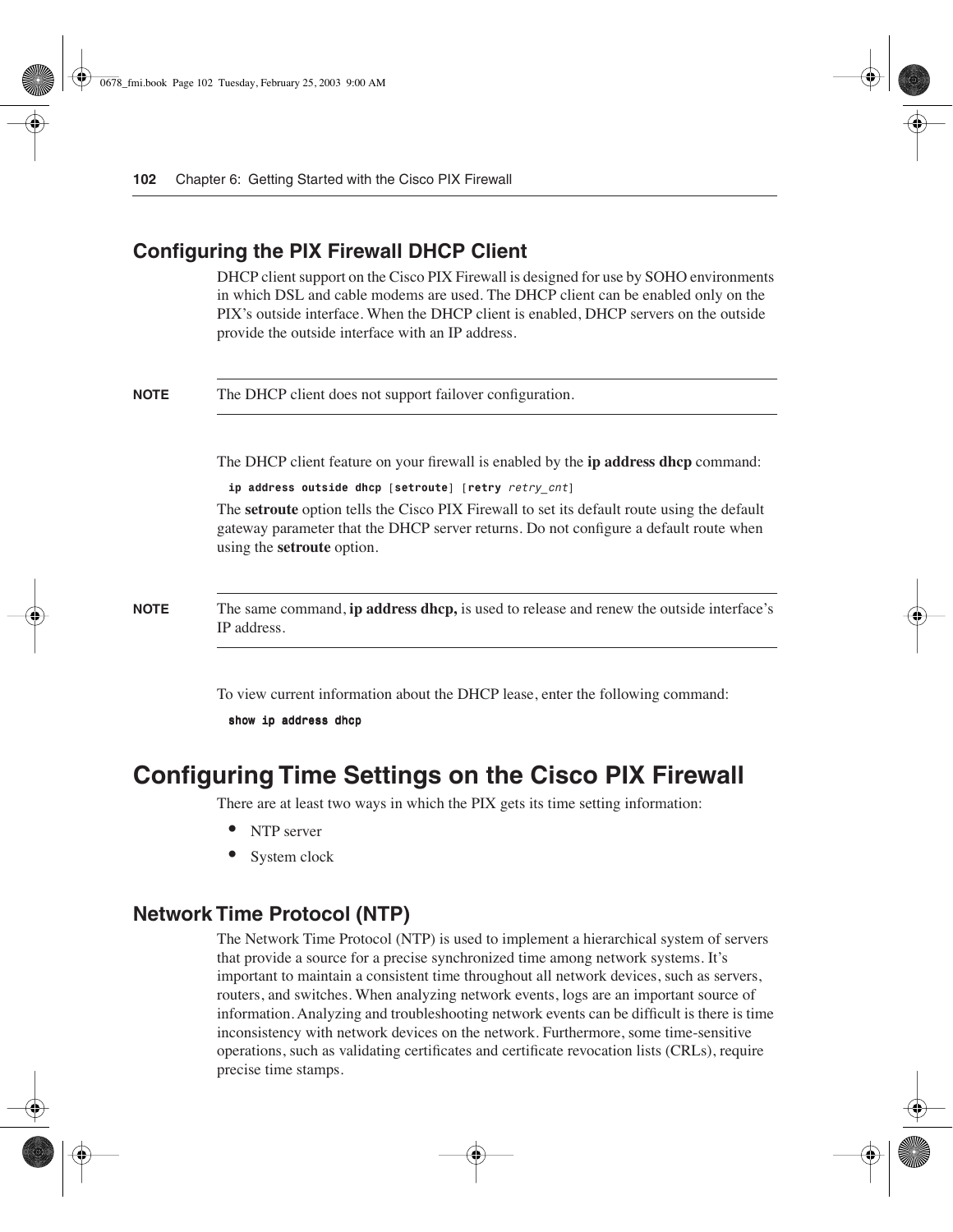**NOTE** The latest Cisco PIX Firewall OS, version 6.2, lets you obtain the system time from NTP version 3 servers. This feature is available only on Cisco PIX Firewall version 6.2.

The syntax to enable an NTP client on the PIX is

*ntp server ip\_address [key number] source if\_name [prefer]*

Table 6-9 describes the parameters of the **ntp** command.

**Table 6-9 ntp** *Command Parameters*

| <b>Command Parameter</b> | <b>Description</b>                                                                                                            |
|--------------------------|-------------------------------------------------------------------------------------------------------------------------------|
| ip_address               | This is the time server's IP address with which the PIX synchronizes.                                                         |
| key                      | This option requires an authentication key when sending packets to<br>the NTP server.                                         |
| number                   | The authentication key. This number is useful when you use multiple<br>keys and multiple servers for identification purposes. |
| source                   | If the <b>source</b> keyword is not specified, the routing table is used to<br>determine the interface.                       |
| if_name                  | The interface name used to send packets to the NTP server.                                                                    |
| prefer                   | Reduces switching back and forth between servers by making the<br>specified server the preferred time server.                 |

Communication of messages between the PIX and the NTP servers can be authenticated to prevent the PIX from synchronizing time with rogue NTP servers. The three commands used to enable NTP authentication are as follows:

```
ntp authenticate
```
*ntp authentication-key number md5 value*

*ntp trusted-key number*

The **ntp authenticate** command enables NTP authentication and refuses synchronization to an NTP server unless the server is configured with one of the authentication keys specified using the **ntp trusted-key** command.

The **ntp authentication-key** command is used to define authentication keys for use with other NTP commands to provide a higher degree of security. The *number* parameter is the key number (1 to 4294967295). **md5** is the encryption algorithm. The *value* parameter is the key value (an arbitrary string of up to 32 characters).

The **ntp trusted-key** command is used to define one or more key numbers corresponding to the keys defined with the **ntp authentication-key** command. The Cisco PIX Firewall requires the NTP server to provide this key number in its NTP packets. This provides protection against synchronizing the PIX system clock with an NTP server that is not trusted.

To get remove NTP configuration, use the **clear ntp** command.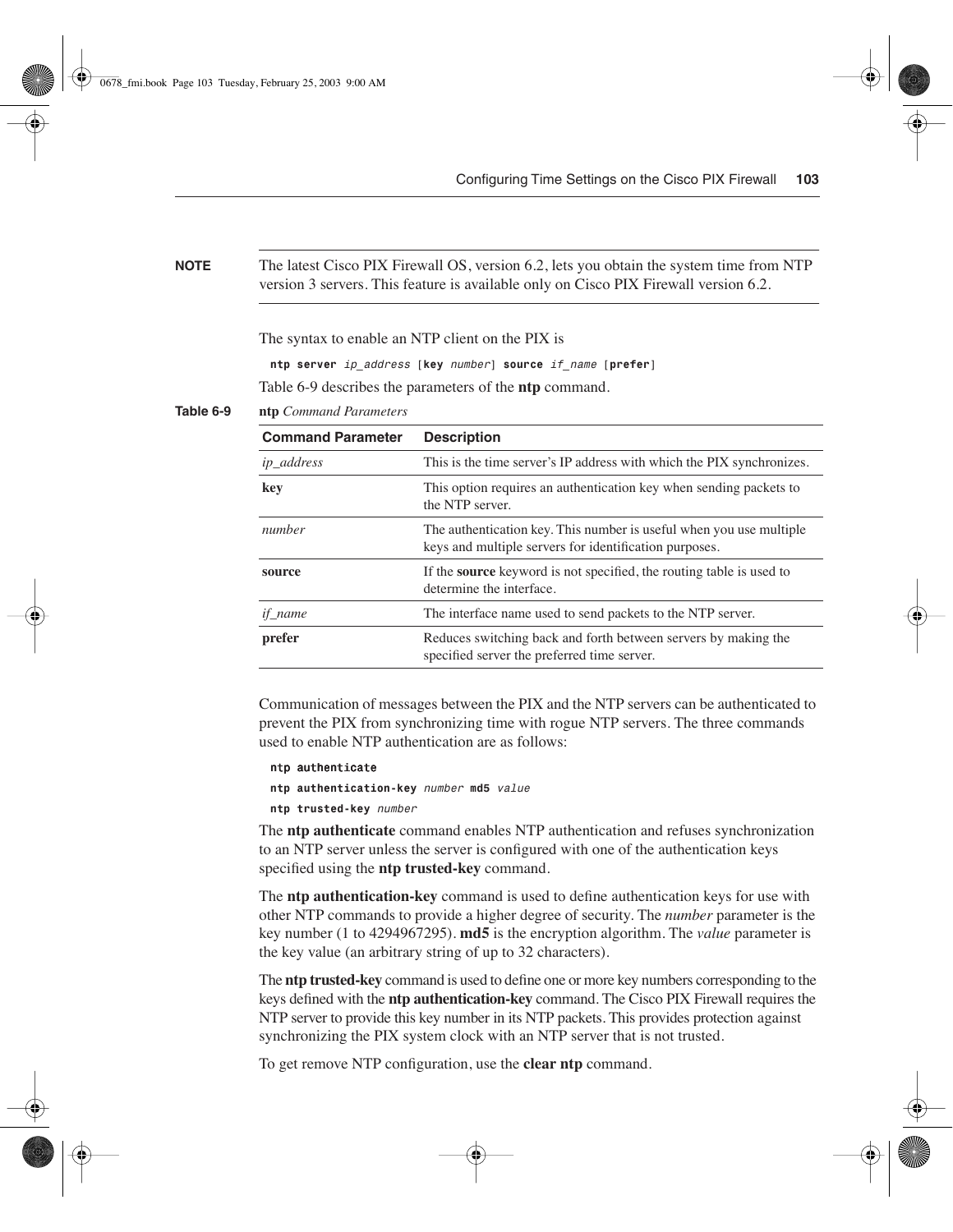#### **PIX Firewall System Clock**

The second method of configuring the time setting on the PIX Firewall is the system clock. The system clock is usually set during the initial setup interview question when you're configuring a new Cisco PIX Firewall. You can change it later using the **clock set** command:

*clock set hh:mm:ss month day year*

Three characters are used for the *month* parameter. The *year* is a four-digit number. For example, to set the time and date to 17:51 and 20 seconds on April 9, 2003, you would enter

```
clock set 17:51:20 apr 9 2003
```
**NOTE** The system time, unlike NTP, is not synchronized with other network devices.

Cisco PIX Firewall version 6.2 has made some improvements to the **clock** command. The **clock** command now supports daylight saving (summer) time and time zones. To configure daylight saving time, enter the following command:

*clock summer-time zone recurring [week day month hh:mm week day month hh:mm [offset]]*

Table 6-10 describes the parameters for the **clock** command.

**Table 6-10 clock** *Command Parameters*

| <b>Command Parameter</b> | <b>Description</b>                                                                                                                                                           |  |
|--------------------------|------------------------------------------------------------------------------------------------------------------------------------------------------------------------------|--|
| summer-time              | Automatically switches to summer time (for display purposes only).                                                                                                           |  |
| zone                     | The name of the time zone.                                                                                                                                                   |  |
| recurring                | Indicates that summer time should start and end on the days specified<br>by the values that follow this keyword. The summer time rule<br>defaults to the United States rule. |  |
| week day                 | Sets the day of the week (Sunday, Monday).                                                                                                                                   |  |
| month                    | The full name of the month, such as April.                                                                                                                                   |  |
| hh:mm                    | The time in 24-hour military format.                                                                                                                                         |  |
| offset                   | The number of minutes to add during summer. The default is<br>60 minutes.                                                                                                    |  |

Time zones are set just for the purpose of display. It does not change the internal PIX time, which remains universal time clock (UTC). To set the time zone, use the **clock timezone**  command.

The following **clock summer-time** command specifies that summertime starts on the first Sunday in April at 2 a.m. and ends on the last Sunday in October at 2 a.m.:

*pix(config)# clock summer-time PDT recurring 1 Sunday April 2:00 last Sunday October 2:00*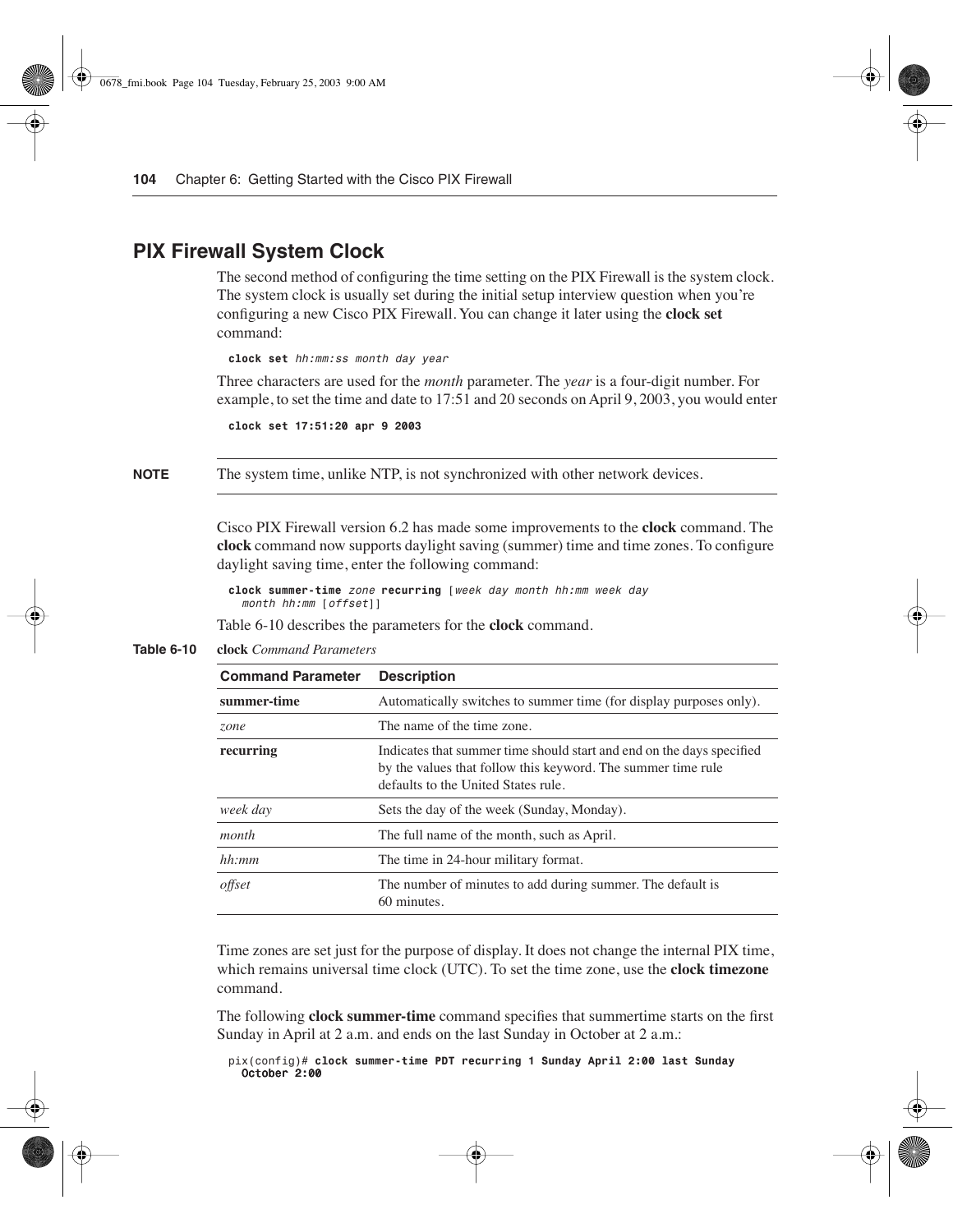# **Sample PIX Configuration**

Example 6-1 shows sample output for a PIX configuration. Can you identify some of the commands that have been discussed in this chapter?

**Example 6-1** *Sample PIX Configuration* 

```
pix# show config
: Saved
: Written by deguc at 11:29:39.859 EDT Fri Aug 8 2002
PIX Version 6.2(2)
nameif ethernet0 outside security0
nameif ethernet1 inside security100
nameif ethernet2 dmz security20
enable password GgtfiV2tiX5zk297 encrypted
passwd kP3Eex5gnkza7.w9 encrypted
hostname pixfirewall
domain-name axum.com
clock timezone EST -5
clock summer-time EDT recurring
fixup protocol ftp 21
fixup protocol http 80
fixup protocol h323 h225 1720
fixup protocol h323 ras 1718-1719
fixup protocol ils 389
fixup protocol rsh 514
fixup protocol rtsp 554
fixup protocol smtp 25
fixup protocol sqlnet 1521
fixup protocol sip 5060
fixup protocol skinny 2000
names
pager lines 24
no logging on
interface ethernet0 100full
interface ethernet1 100full
interface ethernet2 100full
mtu outside 1500
mtu inside 1500
mtu dmz 1500
ip address outside 192.168.1.10.1 255.255.255.224
ip address inside 10.10.10.1 255.255.0.0
ip address dmz 172.16.1.1 255.255.255.0
ip audit info action alarm
ip audit attack action alarm
no failover
pdm location 10.10.10.14 255.255.255.255 inside
arp timeout 14400
global (outside) 1 192.168.1.20-192.168.1.110 netmask 255.255.255.224
global (outside) 1 192.168.1.111
global (dmz) 1 172.16.1.10-172.16.1.20 netmask 255.255.255.224
nat (inside) 1 0.0.0.0 0.0.0.0 0 0
```

```
nat (dmz) 1 0.0.0.0 0.0.0.0 0 0
```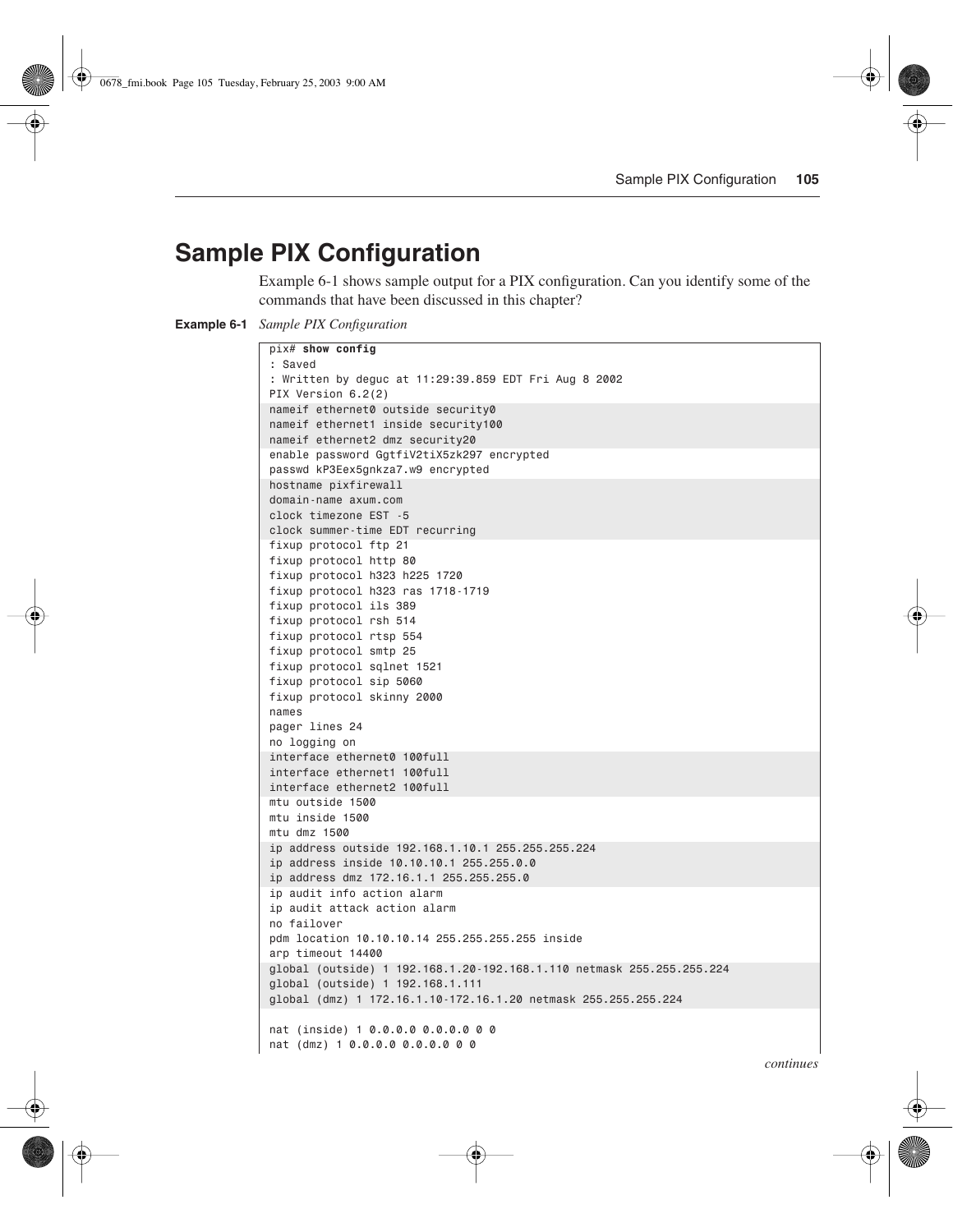**Example 6-1** *Sample PIX Configuration (Continued)*

```
route outside 0.0.0.0 0.0.0.0 192.168.1.10.3 1
timeout xlate 3:00:00
timeout conn 1:00:00 half-closed 0:10:00 udp 0:02:00 rpc 0:10:00 h323 0:05:00
  sip 0:30:00 sip_media 0:02:00
timeout uauth 0:05:00 absolute
aaa-server TACACS+ protocol tacacs+
aaa-server RADIUS protocol radius
aaa-server LOCAL protocol local
 http server enable
http 10.10.10.14 255.255.255.255 inside
no snmp-server location
no snmp-server contact
snmp-server community public
no snmp-server enable traps
floodguard enable
no sysopt route dnat
telnet 10.10.10.14 255.255.255.255 inside
telnet timeout 5
  terminal width 80
Cryptochecksum:62a73076955b1060644fdba1da64b15f
```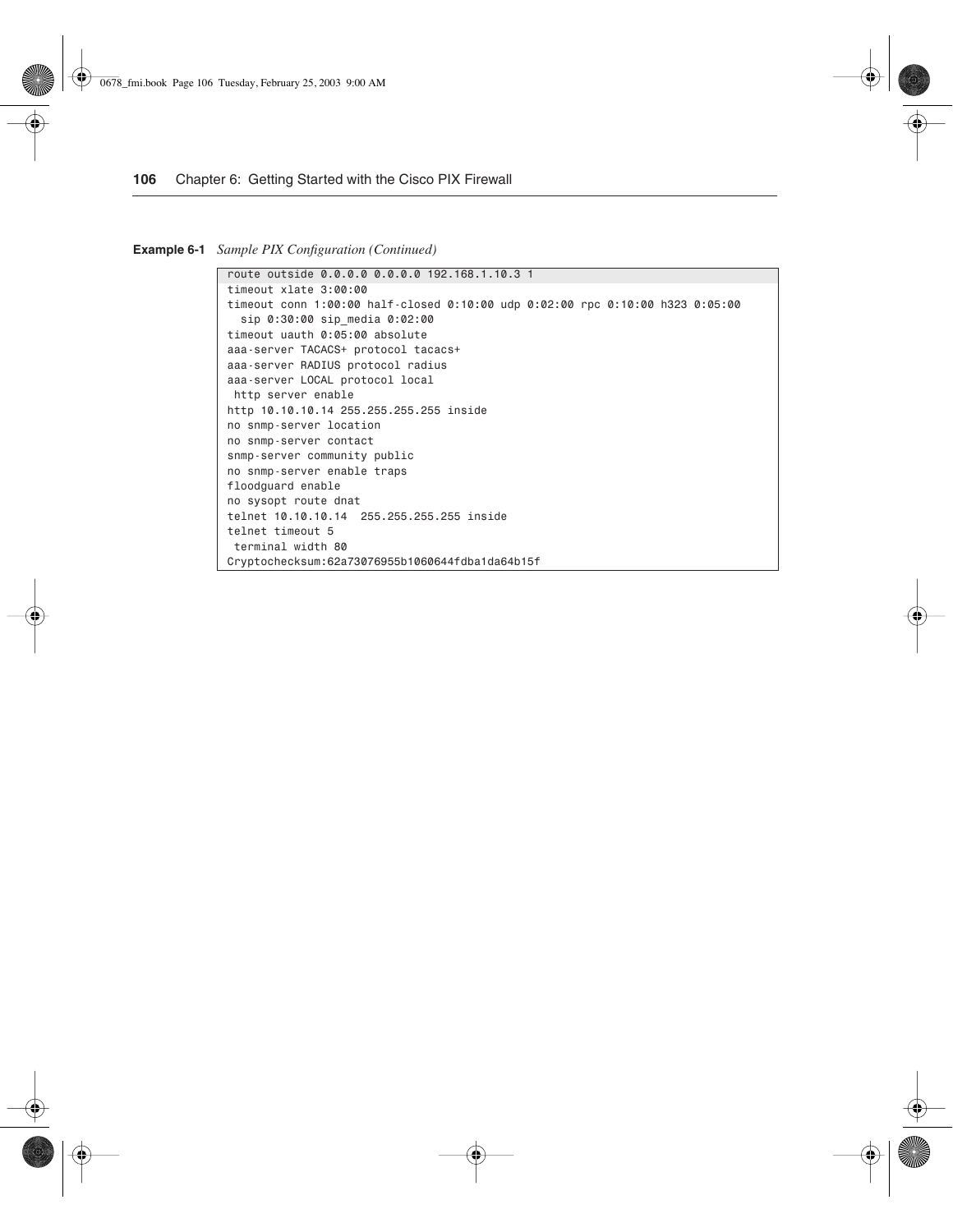# **Foundation Summary**

Table 6-11 provides a quick reference to the commands needed to configure the Cisco PIX Firewall, time server and NTP support, and the DNS server.

**Table 6-11** *Command Reference*

| <b>Command</b>    | <b>Description</b>                                                                                                                                                                                                                                                                       |
|-------------------|------------------------------------------------------------------------------------------------------------------------------------------------------------------------------------------------------------------------------------------------------------------------------------------|
| enable            | Specifies to activate a process, mode, or privilege level.                                                                                                                                                                                                                               |
| interface         | Identifies the speed and duplex settings of the network interface boards.                                                                                                                                                                                                                |
| nameif            | Lets you name interfaces and assign security levels.                                                                                                                                                                                                                                     |
| ip address        | Identifies addresses for network interfaces and lets you set how many times the<br>PIX Firewall polls for DHCP information.                                                                                                                                                              |
| nat               | Lets you associate a network with a pool of global IP addresses.                                                                                                                                                                                                                         |
| global            | Defines a pool of global addresses. The global addresses in the pool provide an<br>IP address for each outbound connection and for inbound connections resulting<br>from outbound connections. Ensure that associated nat and global command<br>statements have the same <i>nat_id</i> . |
| route             | Used to enter a default or static route for an interface.                                                                                                                                                                                                                                |
| write<br>terminal | Displays the current configuration on the terminal.                                                                                                                                                                                                                                      |
| rip               | Enables IP routing table updates from received RIP broadcasts.                                                                                                                                                                                                                           |
| dhcpd             | Controls the DHCP server feature.                                                                                                                                                                                                                                                        |
| ntp server        | Synchronizes the PIX Firewall with the network time server that is specified<br>and authenticates according to the authentication options that are set.                                                                                                                                  |
| clock             | Lets you specify the time, month, day, and year for use with time-stamped<br>syslog messages.                                                                                                                                                                                            |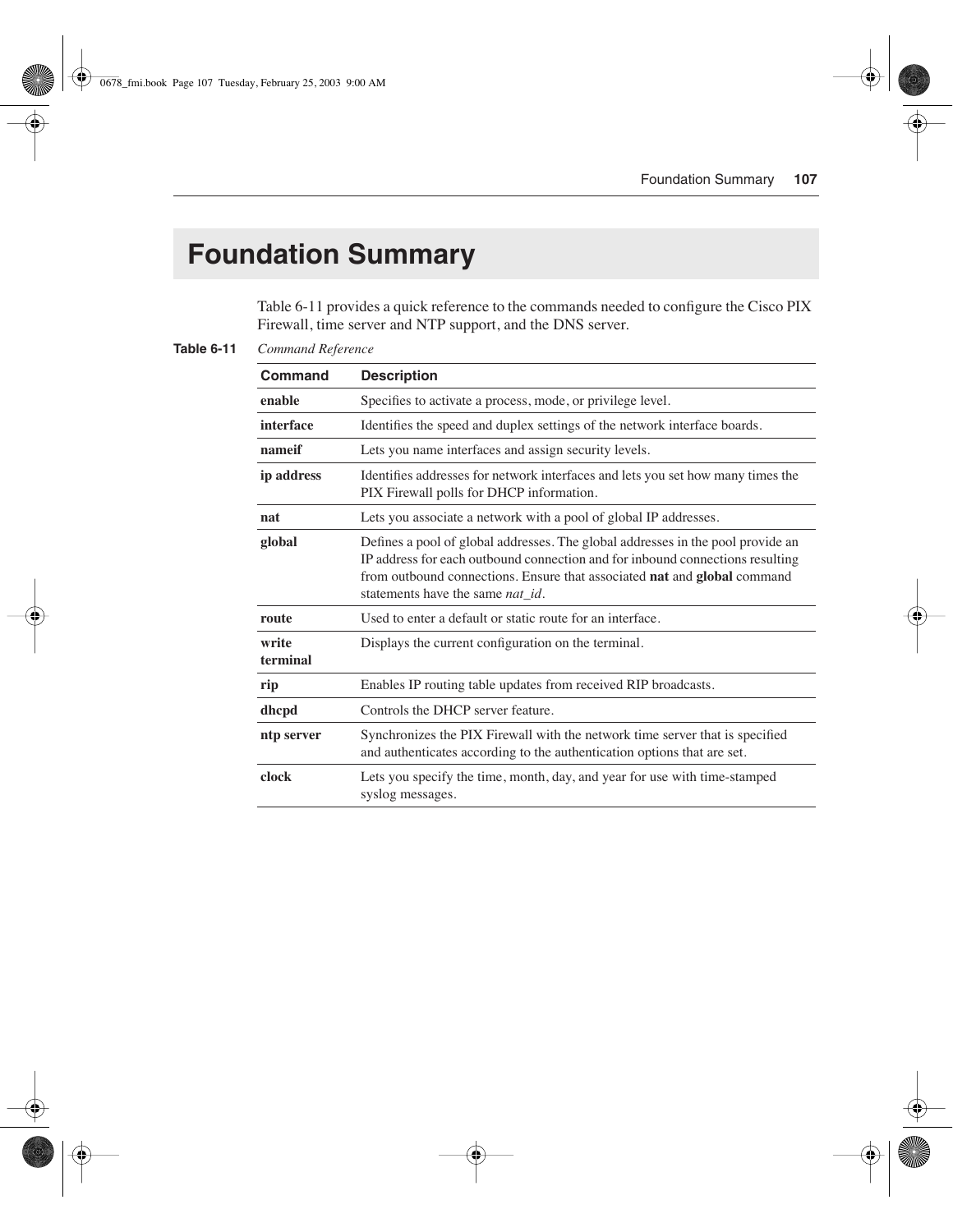# **Q&A**

The questions in this section are designed to ensure your understanding of the concepts discussed in this chapter and adequately prepare you to complete the exam. Use the simulated exams on the CD to practice for the exam.

The answers to these questions can be found in Appendix A.

- **1** What command tests connectivity?
	- **A ping**
	- **B nameif**
	- **C ip address**
	- **D write terminal**
- **2** What command saves the configuration you made on the Cisco PIX Firewall?
	- **A write terminal**
	- **B show start-running config**
	- **C write memory**
	- **D save config**
- **3** What command assigns security levels to interfaces on the PIX?
	- **A ip address**
	- **B route**
	- **C nameif**
	- **D secureif**
- **4** What command flushes the ARP cache on a PIX?
	- **A flush arp cache**
	- **B no arp cache**
	- **C clear arp**
	- **D** You cannot flush the ARP cache.
- **5** True or false: The DHCP client feature is primarily designed for large corporate enterprise networks and ISPs.